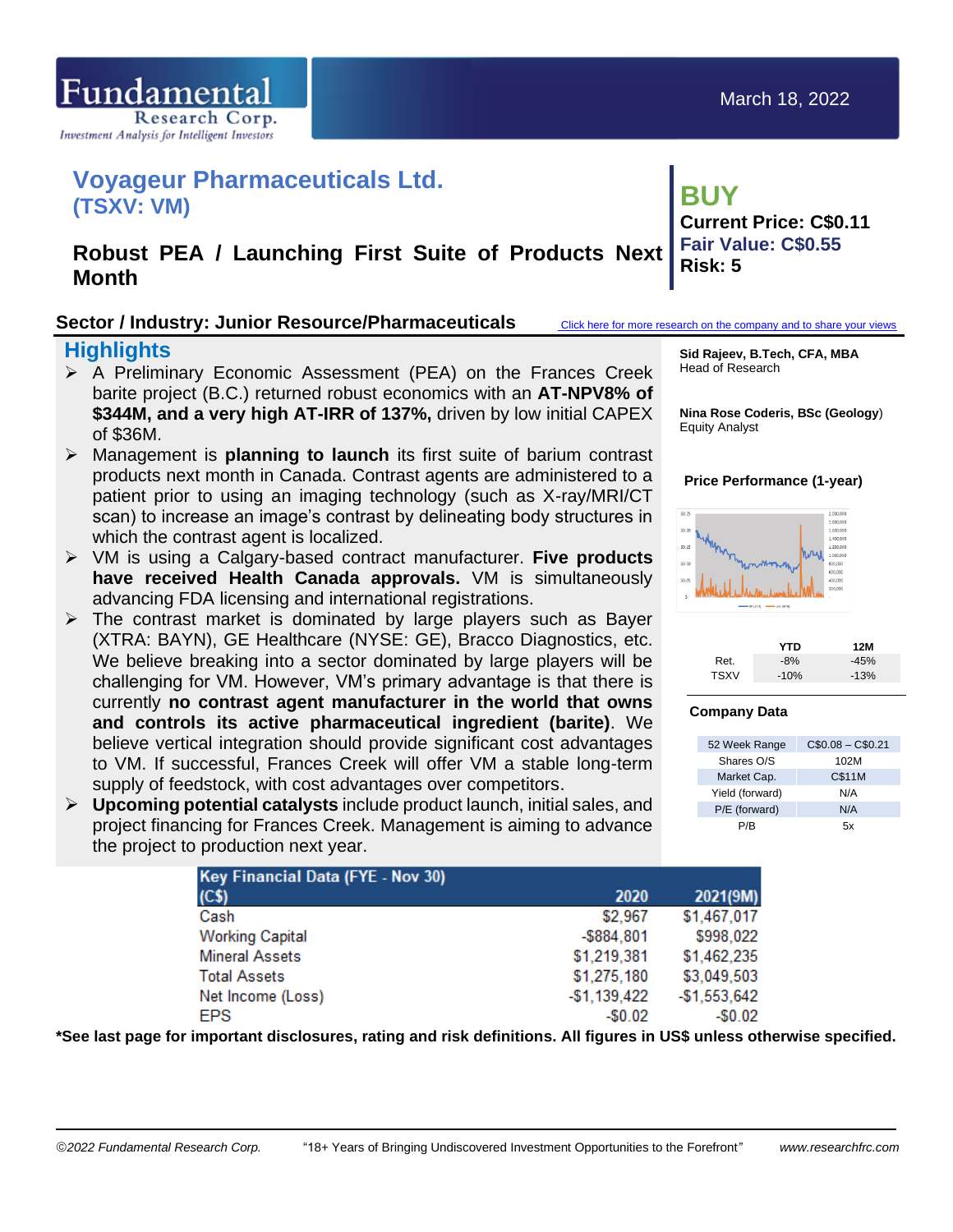

#### **Robust PEA Results for the Frances Creek Barite Project**  $m$   $\sim$  2003  $m$  2005 $m$

*Due to resource remodelling, total tonnage declined 8%, and grades declined 5%*

*On a positive note, indicated resource increased 21%, implying high confidence*

*62% of the resource is in the indicated category (previously 48%)* 

| <b>2022 Resource Estimate</b> |                            |              |        |               |        |         |                                   |  |                        |        |
|-------------------------------|----------------------------|--------------|--------|---------------|--------|---------|-----------------------------------|--|------------------------|--------|
|                               | <b>Classification</b>      | Zone         |        | <b>Tonnes</b> |        | % BaSO4 | <b>Density</b>                    |  | <b>Tonnes of BaSO4</b> |        |
|                               |                            | А            |        | 17,500        |        | 34.7    | 3.20                              |  | 6,100                  |        |
|                               | <b>Indicated</b>           | $B(B1+B2)$   |        | 197,300       |        | 35.2    | 3.21                              |  | 69,500                 |        |
|                               |                            | <b>Total</b> |        | 214,800       |        | 35.2    | 3.21                              |  |                        | 75,600 |
|                               |                            | A            |        | 4,700         |        | 35.8    | 3.21                              |  | 1,700                  |        |
|                               | <b>Inferred</b>            | B (B1+B2)    |        | 129,500       |        | 33.8    | 3.19                              |  |                        | 43,700 |
|                               |                            | <b>Total</b> |        | 134,200       |        | 33.9    | 3.19                              |  |                        | 45,400 |
|                               | <b>Classification</b>      |              |        | Zone          |        | % BaSO4 | <b>Tonnes of</b><br><b>Barite</b> |  | % increase             |        |
|                               | December 2020<br>Indicated |              | Α<br>B |               | 36.1%  | 13,200  |                                   |  |                        |        |
|                               |                            |              |        |               |        | 38.2%   | 49.500                            |  |                        |        |
|                               |                            |              |        | Total         |        | 37.7%   | 62,700                            |  | 21%                    |        |
|                               | January 2022               |              | A      |               | 34.7%  | 6.100   |                                   |  |                        |        |
|                               | Indicated                  |              |        | $B(B1+B2)$    | 35.2%  |         | 69.500                            |  |                        |        |
|                               |                            |              |        | <b>Total</b>  |        | 35.2%   | 75,600                            |  |                        |        |
|                               | December 2020              |              | Α      |               | 33.1%  | 14.200  |                                   |  |                        |        |
|                               | Inferred                   |              | B      |               | 36.1%  | 55,100  |                                   |  |                        |        |
|                               |                            |              |        | Total         |        | 35.4%   | 69,300                            |  | $-34%$                 |        |
|                               | January 2022               |              | Α      |               | 35.8%  | 1.700   |                                   |  |                        |        |
| Inferred                      |                            | $B(B1+B2)$   |        | 33.8%         | 43,700 |         |                                   |  |                        |        |
|                               |                            |              | Total  |               | 33.9%  | 45,400  |                                   |  |                        |        |

### *10-year open pit operations*

*Robust economics: AT-NPV(8%) of \$344M, and AT-IRR of 137%*

*Low initial CAPEX of \$36M because the project is a simple quarry and crushing/gravity separation operation, with no need for a tailings pond*

**2022 PEA Highlights**

| Life of Mine (LOM)                     | 10 years                          |                |                    |
|----------------------------------------|-----------------------------------|----------------|--------------------|
| LOM Recovered - tonnes (BaSO4)         | 58,400                            |                |                    |
| Annual Production (BaSO4) - tonnes     | 5,840                             |                |                    |
|                                        | <b>Annual Production (tonnes)</b> | Pricing (\$/t) | % of Total Revenue |
| BaSO4 Pharma Tonnes/year               | 297                               | \$278,451      | 71%                |
| BaSO4 (98.3% Pure) Product Tonnes/year | 5,542                             | \$5,954        | 28%                |
| BaSO4 Drill Products Tonnes/year       | 3.791                             | \$369          | 1%                 |
| BaSO4 (Average Price) - \$/t           | 5,840                             | \$20,051       | 100%               |
|                                        |                                   |                |                    |
| Initial Capital Cost / CAPEX           | \$36M                             |                |                    |
| Operating Cost / OPEX per tonne        | \$5,051                           |                |                    |
| Total Project Cash Flow - After Tax    | \$626M                            |                |                    |
| After Tax NPV (8%)                     | \$344M                            |                |                    |
| After Tax IRR                          | 137%                              |                |                    |
| Payback Period                         | 11 months                         |                |                    |
|                                        |                                   |                |                    |

### *Source: Company / FRC*

71% of revenue is expected to come from sales of pharma products (price range:\$4-\$20/bottle). Most of the remaining revenue is expected to come from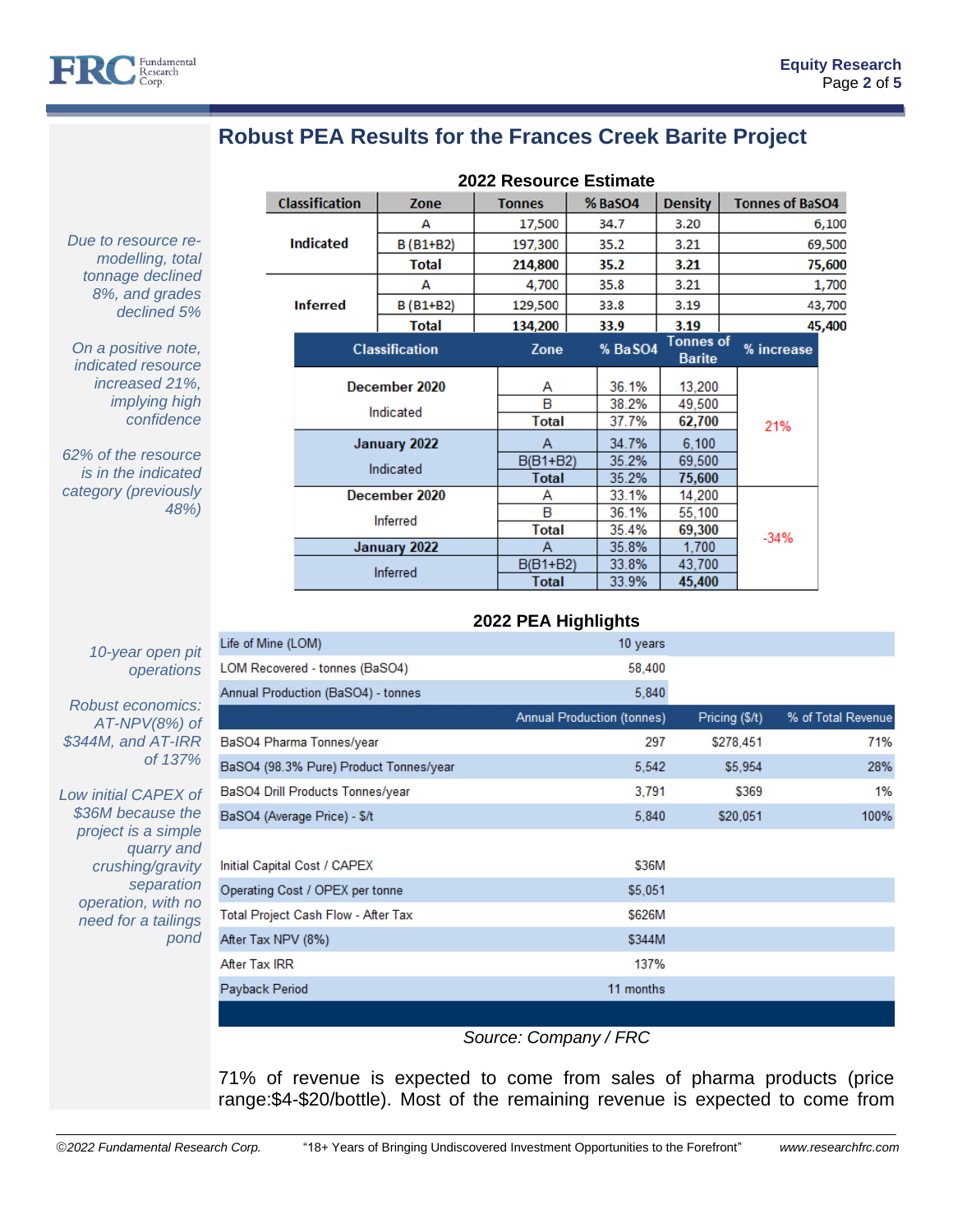

*Multiple near-term* 

*catalysts*

direct sales of barium sulfate (BaSO4). The study used current pricing of \$5,950/t for BaSO4; we were using \$4,940/t in our models in the initiating report in 2020. **Note that barite pricing has been relatively stable in the past decade.** For pharma products, each tonne of BaSO4 can produce over 100,000 bottles, implying potential revenue of over \$400k/t.

## **Upcoming Plans**

- ➢ Commence sales of barium contrast; the company will use third-party BaSO4 until Frances Creek is advanced to production
- $\triangleright$  FDA and international approvals
- ➢ Project financing to fund Frances Creek to production; management expects to commence production next year

| <b>Milestone</b>                                      | 2H-2021 | 1H-2022 | 2H-2022 | 1H-2023 | 2H-2023 | 1H-2024 | 2H-2024 |
|-------------------------------------------------------|---------|---------|---------|---------|---------|---------|---------|
| <b>Preliminary Economic Assessment</b>                |         |         |         |         |         |         |         |
| <b>FDA Pre-Submission</b>                             |         |         |         |         |         |         |         |
| <b>FDA Device Licence Application (EU Drug App)</b>   |         |         |         |         |         |         |         |
| <b>Product roll-out Canada</b>                        |         |         |         |         |         |         |         |
| <b>Marketing &amp; Sales USA &amp; Global Markets</b> |         |         |         |         |         |         |         |
| Construction of FC quarry & USP GMP plant             |         |         |         |         |         |         |         |
| <b>Francis Creek API Quarry Bulk Sample</b>           |         |         |         |         |         |         |         |
| <b>New Barium Contrast Product Development</b>        |         |         |         |         |         |         |         |
| <b>Manufacturing optimization</b>                     |         |         |         |         |         |         |         |
| Advancement of lodine contrast integration            |         |         |         |         |         |         |         |
| <b>Full Integration of the Barium Contrast Market</b> |         |         |         |         |         |         |         |

## **Management's Projected Timelines**

*Source: Company*

**Liquidity Position**

# **Financials**

| <b>Liquidity Position</b>             |               |             |  |  |  |  |  |
|---------------------------------------|---------------|-------------|--|--|--|--|--|
| (in C\$)                              | 2020          | 2021(9M)    |  |  |  |  |  |
| Cash                                  | \$2,967       | \$1,467,017 |  |  |  |  |  |
| <b>Working Capital</b>                | $-$ \$884,801 | \$998,022   |  |  |  |  |  |
| <b>Current Ratio</b>                  | 0.03          | 2.82        |  |  |  |  |  |
| LT Debt / Assets                      |               |             |  |  |  |  |  |
| Monthly Burn Rate (incl. G&A)         | $-559.193$    | -\$86.252   |  |  |  |  |  |
| <b>Project Related</b>                | $-$161.935$   | $-$247.647$ |  |  |  |  |  |
| <b>Cash from Financing Activities</b> | \$351,338     | \$2,905,713 |  |  |  |  |  |
|                                       |               |             |  |  |  |  |  |

*Data Source: Financial Statements*

**Stock options and warrants –** 8.72M options (weighted average exercise price of \$0.13 per share), and 20.19M warrants (weighted average exercise price of \$0.21)

*\$1.5M in cash at the end of Q3-2021*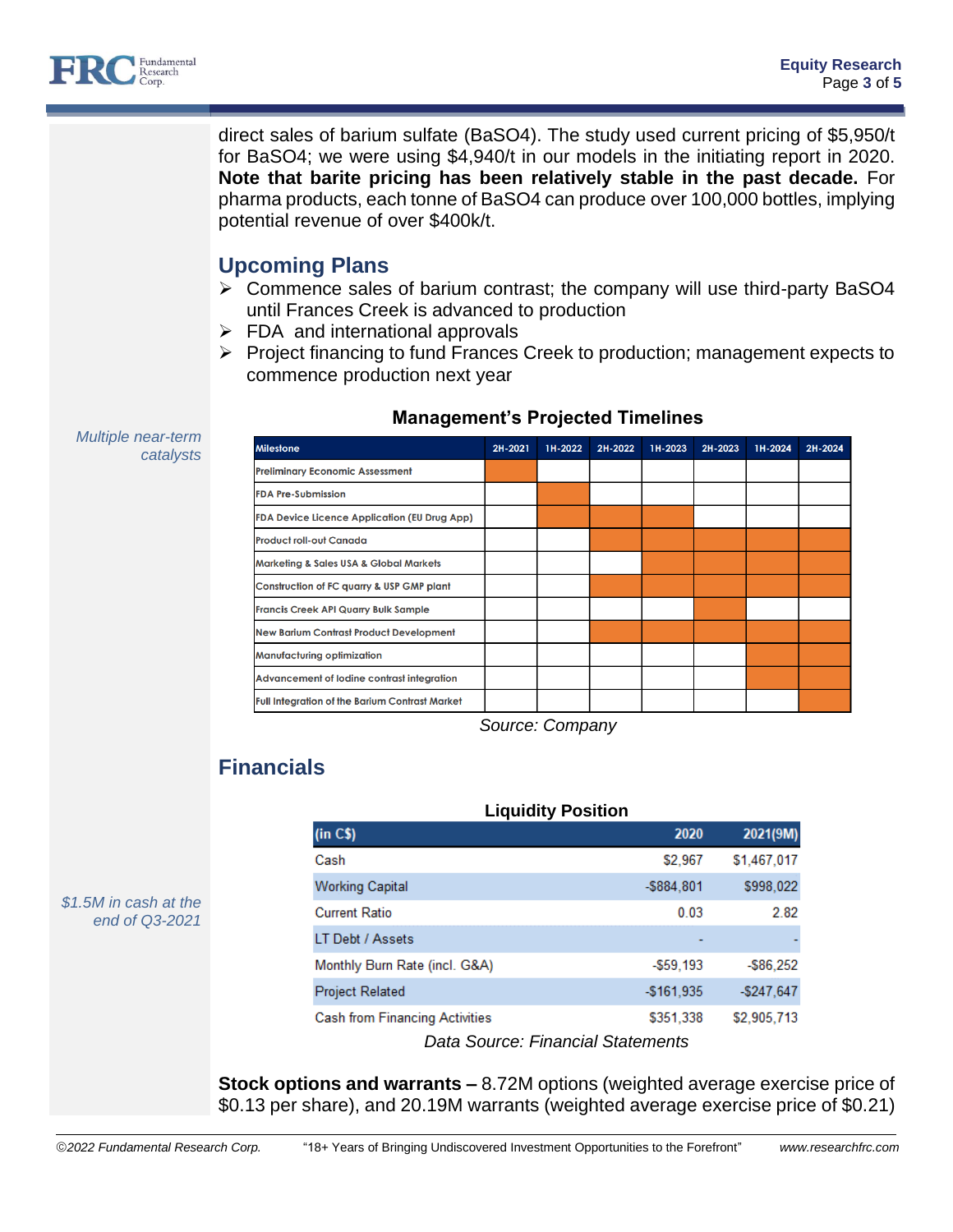

*In-the-money options/warrants can bring in up to \$1M*

*Our DCF valuation,* 

are outstanding. 4.69M options and 4.75M warrants are in-the-money, implying potential to raise up to \$0.94M.

## **Valuation**

We built two models as VM has an option to directly sell BaSO4 if its pharma products are unsuccessful in penetrating the market.

*excluding pharma*  **DCF Valuation (including pharma products)** *products, is \$0.45*  Mine Life (vears) 10 **DCF Valuation (excluding pharma products)** *per share*  BaSO4 Pharma Tonnes/year 300 Mine Life (years) 10 *(previously \$0.39);*  BaSO4 Pharma Pricing (\$/t) \$275,000 BaSO4 (98.3%) Product Tonnes/year 5.500 *valuation increased*  BaSO4 (98.3%) Product Tonnes/year 5,500 *due to longer mine*  BaSO4 (98.3% Pure) Pricing (\$/t) \$5,950 BaSO4 (98.3% Pure) Pricing (\$/t) \$5,950 *life and higher*  Initial Capital Cost / CAPEX \$36M Initial Capital Cost / CAPEX \$36M *product pricing* \$2,000 Operating Cost (\$/t) Operating Cost (\$/t) \$6,000 Discount rate 11.6% Discount rate 25% *Our valuation,* AT-NPV (C\$) \$45,915,702 AT-NPV (C\$) \$135,497,690 *including pharma*  **Working Capital** \$437,385 *products, is \$0.66*  AT-NPV discounted by 50% \$67,748,845 **Fair Value of VM** \$46.353.087 **Working Capital** \$437.385 *per share*  No. of Shares 103,493,992 \$68,186,230 *(introducing in this*  **Fair Value of VM** Fair Value per Share (\$)  $$0.45$ No. of Shares 103,493,992 *report); note that we*  Fair Value per Share (\$) \$0.66 *have used a high discount rate (25%)* 

*Source: FRC*

We are reiterating our BUY rating, and **raising our fair value estimate from \$0.39 to \$0.55 per share** (the average of our DCF and comparables valuations). Upcoming potential catalysts include product launch, initial sales, and project financing. The next six months will be crucial as we will gain insights on the market's appetite for VM's contrast agents.

## **Risks**

We believe the company is exposed to the following key risks (not exhaustive):

*Maintaining our risk rating of 5 (Highly Speculative)*

*as the company is in very early stages*

- ➢ Development risks.
- ➢ **Share dilution through future financings.**
- $\geq$  Potential for delays in project financing
- $>$  No guarantee that the company will have cost advantage over competitors.
- ➢ The contrast agents market is dominated by large players.
- ➢ **No guarantee that its products will gain traction.**